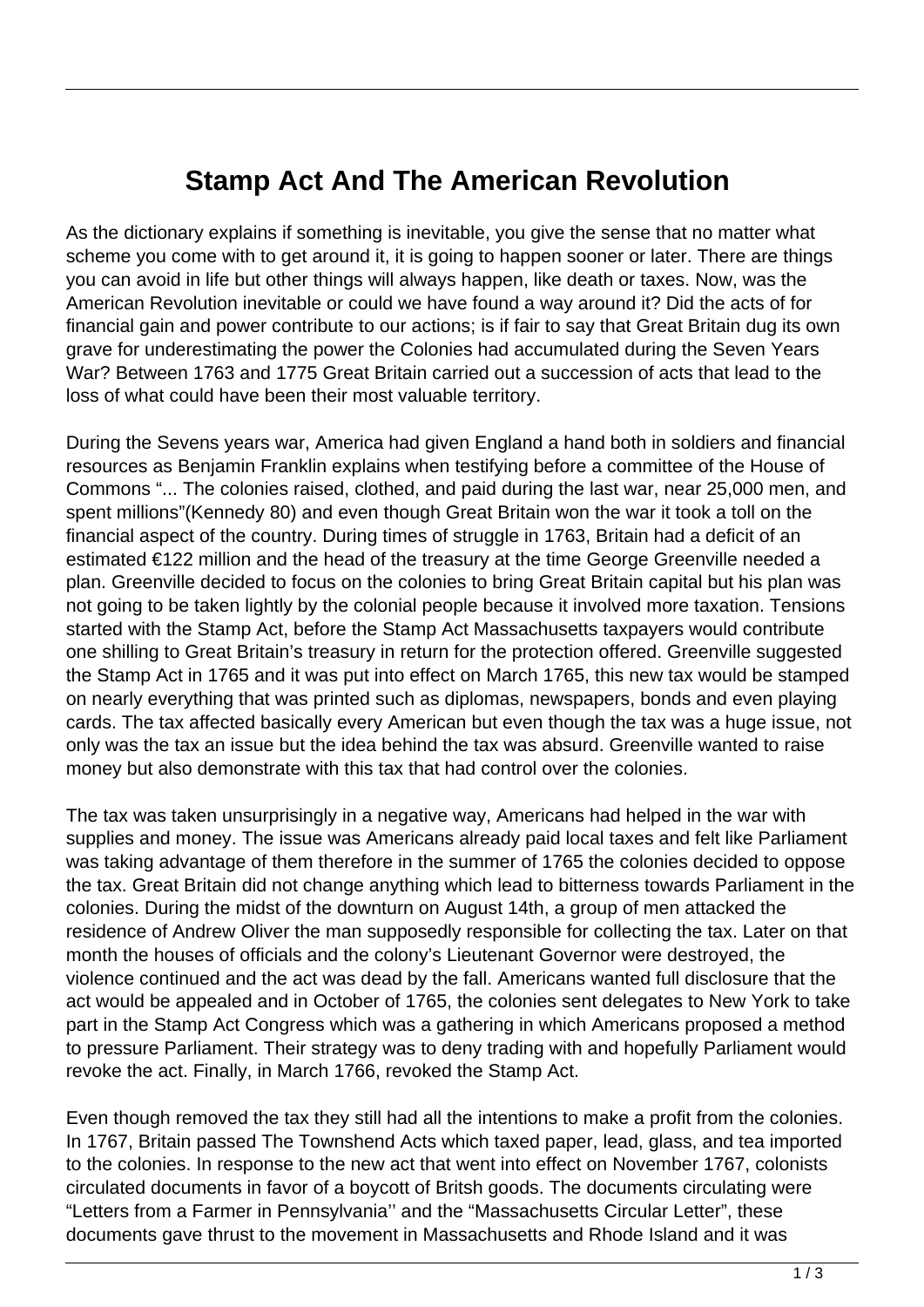decided to Boycott Goods in January 1768. The solution from Parliament to stop the rebellious colonists was to send troops to reside in Boston, by 1769 around 2,000 troops had arrived to reinstate command of the city. Tensions kept rising and finally the first altercation occurred on March 5, 1770, Soldiers shot a group of angry men, killing five American colonists, this day is now known as the Boston Massacre. Sadly that same day across the Atlantic ocean, Lord North the Prime Minister of Great Britain at the time had asked Parliament to revoke the Townshend Acts.

Although the Townshend Act was revoked in April 1770, there was still a tax on tea which remained an anger factor and a contributor to the Boston Tea Party. After the tea tax was imposed a group of men decided to organize a protest against the tax, Samuel Adams and his sons of liberty a group started to protest against the stamp act and John Hancock organized the Boston Tea party. The Sons of Liberty were a group of tradesmen founded to get rid of forms of taxation such as the Stamp act and to rally against Britain. On December 16 1773, three ships loaded with tea at Griffins Wharf in Boston were being held by Governor Thomas Hutchison because the colonists voted not to pay taxes on the tea. That night a group of men dressed in Native American Attire threw 342 cases of tea into the water.

Although no resistance was imposed during the Boston Tea Party, Great Britain was not going to stand down from this attack, the next move by George III and Parliament was going to spark the extra push needed for the Colonists to fight for independence. George III and the Britsh Parliament passed the Coercive Acts or as better known by the Colonists the Intolerable Acts. The Coercive acts inflicted great restriction on the colonies, the act meant several things such as; the closing of the Boston Harbor until the Tea Party was paid off, gave more freedom of worship to French-Canadian Catholics which annoyed the Protestant colonists, required colonists to house troops in their private homes, etc. Britain's goal was to keep the colonies from being rebellious but the reverse happened, the colonies united even more and saw the intolerable acts as a better reason why to keep resisting.

Colonists agreed that the Intolerable acts went too far therefore on September 5 1774, delegates from the 13 colonies except for Georgia met in Philadelphia at the Carpenters Hall to find a way to oppose. During the time of the Frist Continental Congress, Georgia was dealing with a conflict involving Native Americans. During a deal between Georgia and the Creek Indian tribe, the tribe felt in the disadvantaged and required the Georgians to move out, therefore, Georgia was not in the position to go against because at the time they were receiving help from the red coats to fight the restless Creek. During the meeting, different opinions went around on how to move forward but the room was not coming to a solid plan. It was not until the Boston Tea Party unified the group and brought them to agree on fighting for independence. When the group reunited in October 1774, the Declaration was written; it involved Britain revoking the Coercive Acts, provoked the colonists to form a militia, started a boycott on goods and gave the rights to the colonies to govern themselves.

Even though the colonists took the right step towards independence, they knew it was going to require a lot of bloodshed but it was going to be all worth it at the end. The start of the conflicts began in April 181775, when a big group of troops marched to Concord, Massachusetts to capture a large storage of arms. A Patriot named Paul Revere and his comrades advised the colonial militiamen to move towards the Britsh and the next day they clashed in the Battle of Lexington and Concord, this battle represented the onset of the Revolutionary War.